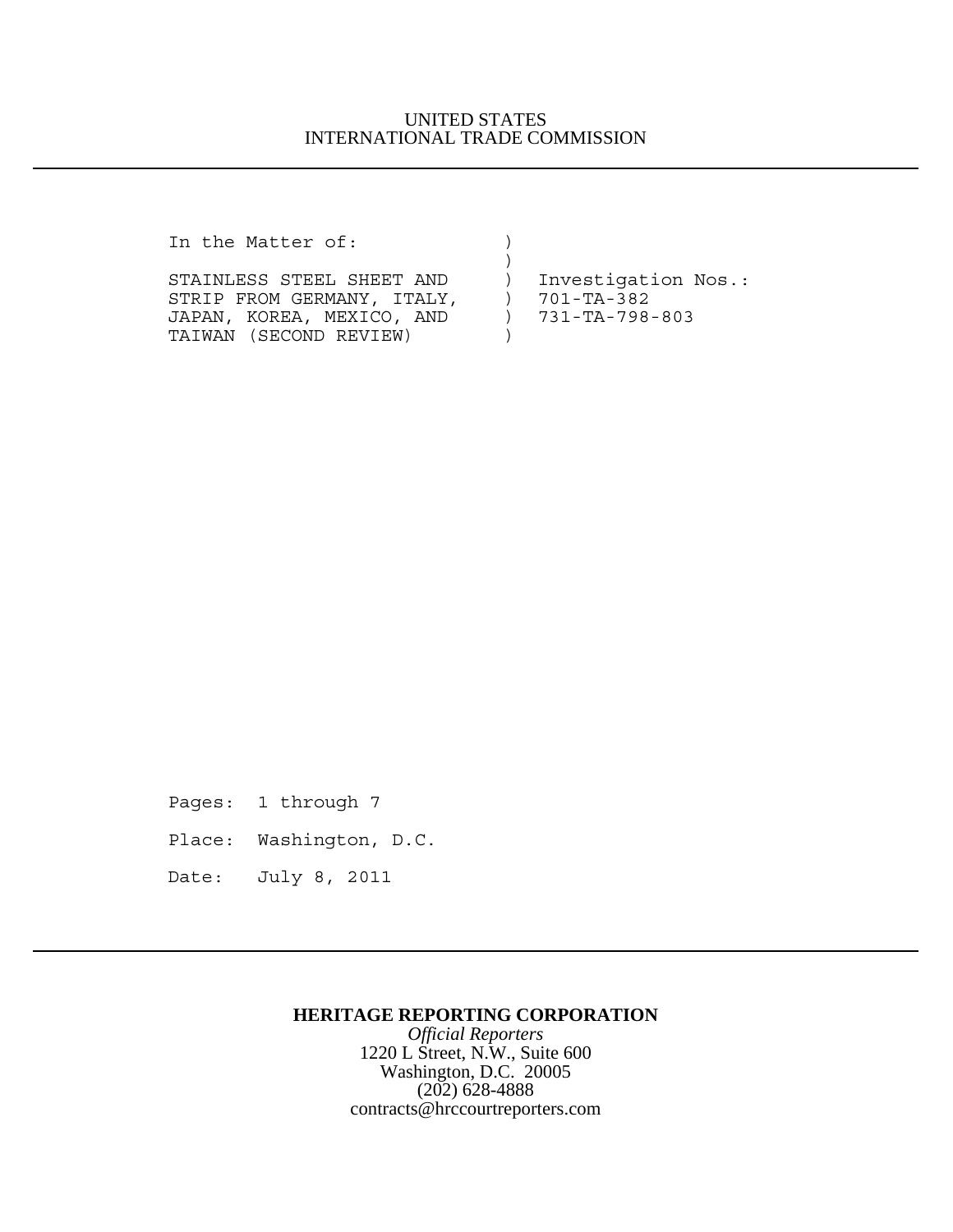#### THE UNITED STATES INTERNATIONAL TRADE COMMISSION

| In the Matter of:                                                                                              |                                                     |
|----------------------------------------------------------------------------------------------------------------|-----------------------------------------------------|
| STAINLESS STEEL SHEET AND<br>STRIP FROM GERMANY, ITALY,<br>JAPAN, KOREA, MEXICO, AND<br>TAIWAN (SECOND REVIEW) | Investigation Nos.:<br>701-TA-382<br>731-TA-798-803 |

Friday, July 8, 2011

Main Conference Room International Trade Commission 500 East E Street, S.W. Washington, D.C.

The Commission meeting commenced, pursuant to notice, at 9:30 a.m., before the Commissioners of the United States International Trade Commission, the Honorable Deanna Tanner Okun, Chairman, presiding. APPEARANCES:

### On behalf of the International Trade Commission:

Commissioners:

DEANNA TANNER OKUN, Chairman IRVING A. WILLIAMSON, Vice Chairman CHARLOTTE R. LANE, Commissioner (via telephone) DANIEL R. PEARSON, Commissioner SHARA L. ARANOFF, Commissioner DEAN A. PINKERT, Commissioner (via telephone)

JAMES R. HOLBEIN, Secretary to the Commission SHARON BELLAMY, Hearings and Meetings Assistant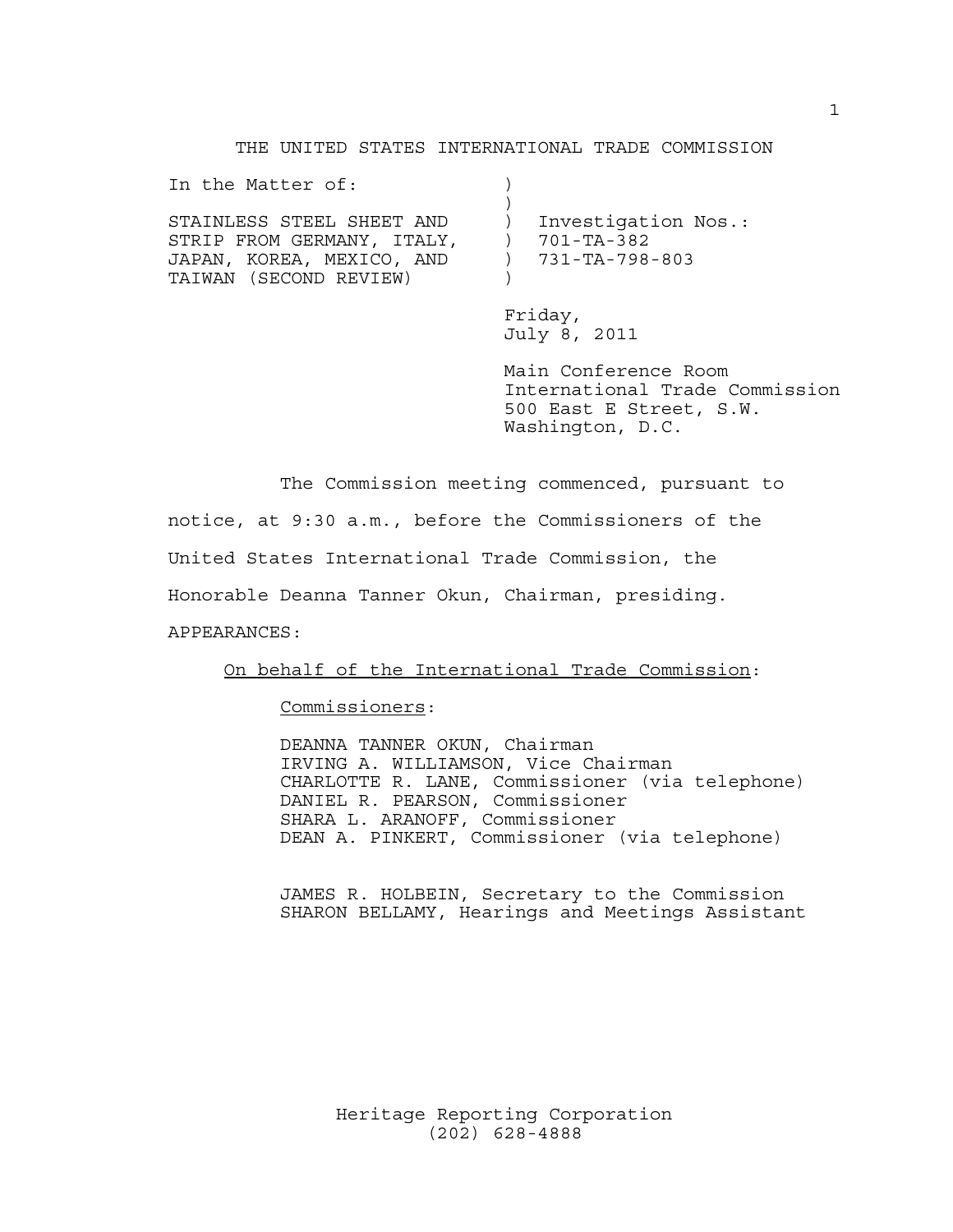### APPEARANCES: (Continuing)

#### Staff:

JENNIFER MERRILL, Investigator KAREN TAYLOR, Internal Industry Analyst AMELIA PREECE, Economist MARY KLIR, Accountant-Auditor KARL VON SCHRILZ, Attorney-Advisor SAMANTHA WARRINGTON, Economist DOUGLAS CORKRAN, Supervisory Investigator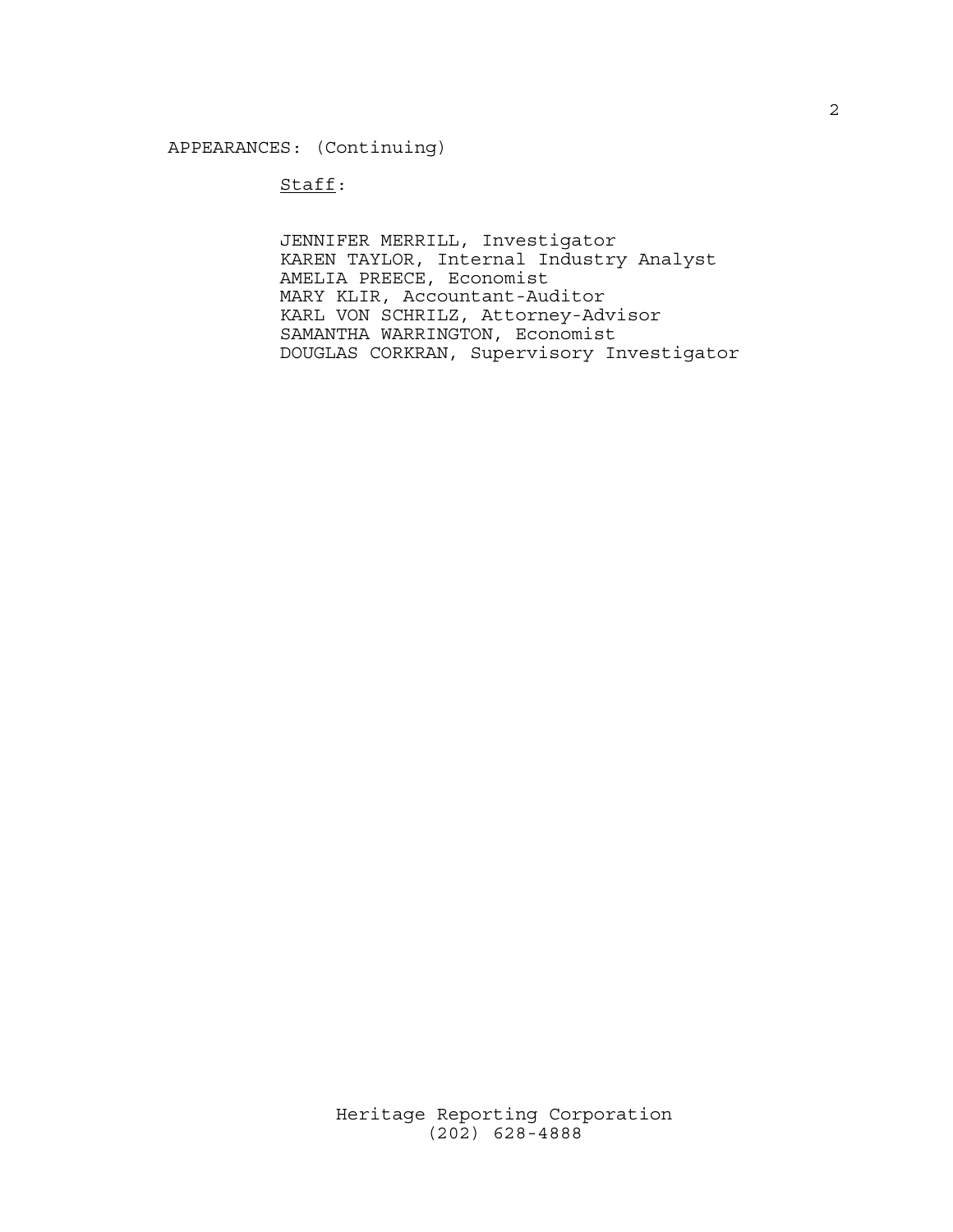# I N D E X

### PAGE

| Meeting called to order                               | 4              |
|-------------------------------------------------------|----------------|
| Agenda for Future Meeting: none                       | 4              |
| Minutes: none                                         | $\overline{4}$ |
| Ratification List: none                               | 4              |
| Vote in Inv. Nos. 701-TA-382 and 731-TA-798-803       | 4              |
| (Second Review) (Stainless Steel Sheet and Strip from |                |
| Germany, Italy, Japan, Korea, Mexico, and Taiwan)     |                |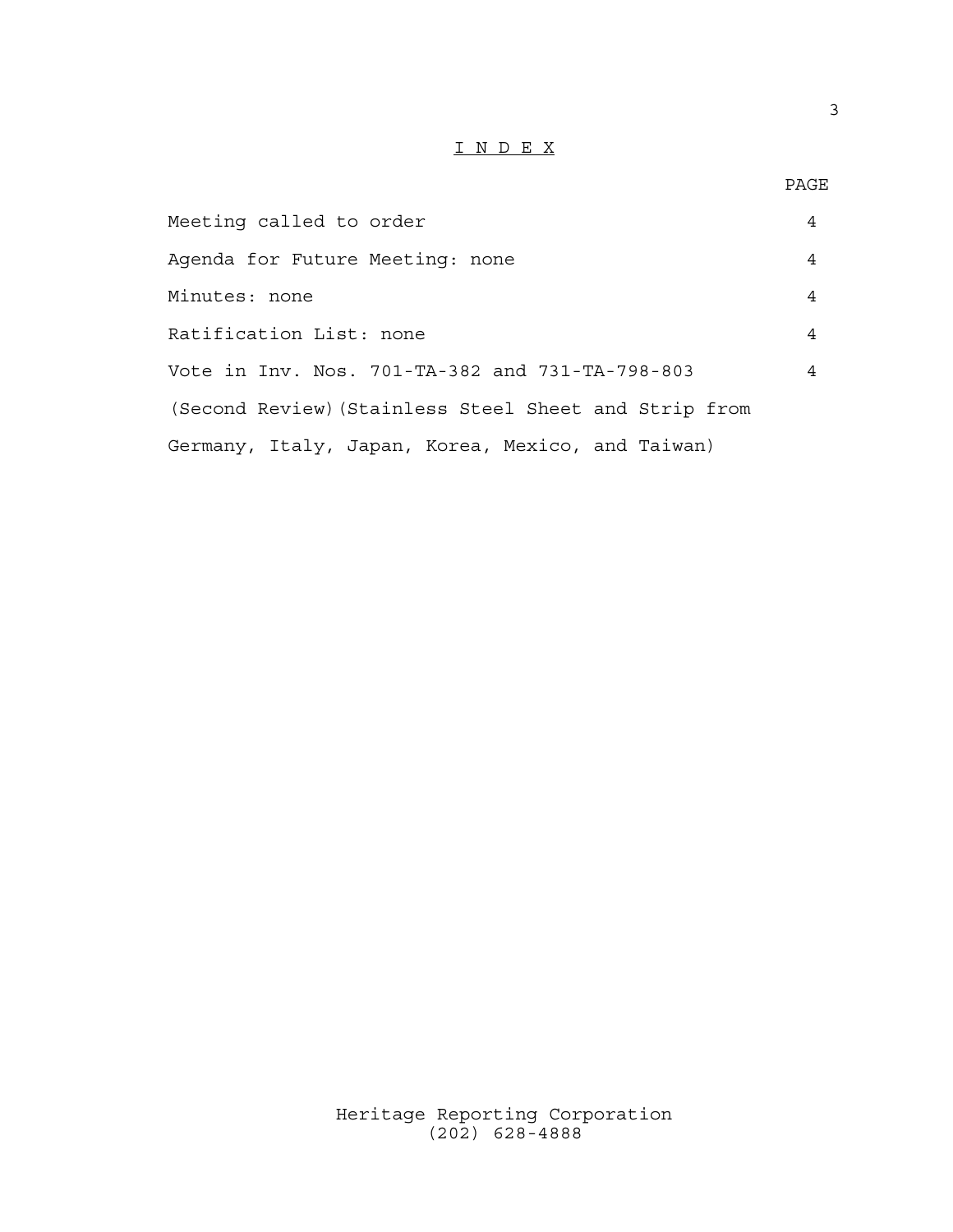| $\mathbf 1$ | $\underline{P} \underline{R} \underline{O} \underline{C} \underline{E} \underline{E} \underline{D} \underline{I} \underline{N} \underline{G} \underline{S}$ |
|-------------|-------------------------------------------------------------------------------------------------------------------------------------------------------------|
| 2           | (9:30 a.m.)                                                                                                                                                 |
| 3           | CHAIRMAN OKUN: Good morning. This meeting                                                                                                                   |
| 4           | of the International Trade Commission will now come to                                                                                                      |
| 5           | order. Welcome to Commissioners Lane and Pinkert, who                                                                                                       |
| 6           | are participating by telephone this morning.                                                                                                                |
| 7           | COMMISSIONER LANE: Good morning.                                                                                                                            |
| 8           | COMMISSIONER PINKERT: Good morning.                                                                                                                         |
| 9           | CHAIRMAN OKUN: There is no agenda for future                                                                                                                |
| 10          | meetings, minutes or outstanding action jackets to                                                                                                          |
| 11          | consider. Now, we turn to the vote in Investigation                                                                                                         |
| 12          | Numbers 701-TA-382, and 731-TA-798 to 803, Second Review,                                                                                                   |
| 13          | Stainless Steel Sheet and Strip from Germany, Italy,                                                                                                        |
| 14          | Japan, Korea, Mexico, and Taiwan.                                                                                                                           |
| 15          | Welcome to Mr. Corkran and the other members                                                                                                                |
| 16          | of the staff who are participating in this investigation.                                                                                                   |
| 17          | Are there any questions for the Staff?                                                                                                                      |
| 18          | (No response.)                                                                                                                                              |
| 19          | CHAIRMAN OKUN: Are there any additions or                                                                                                                   |
| 20          | corrections to the Staff report?                                                                                                                            |
| 21          | MR. CORKRAN: Douglas Corkran, Office of                                                                                                                     |
| 22          | Investigations. Thank you, Chairman Okun. The Staff                                                                                                         |
| 23          | proposes that the staff report for the subject reviews be                                                                                                   |
| 24          | revised in accordance with Memorandum INV-JJ-066, dated                                                                                                     |
| 25          | June 24, 2011. The Staff has no further revisions.                                                                                                          |
|             |                                                                                                                                                             |

Heritage Reporting Corporation (202) 628-4888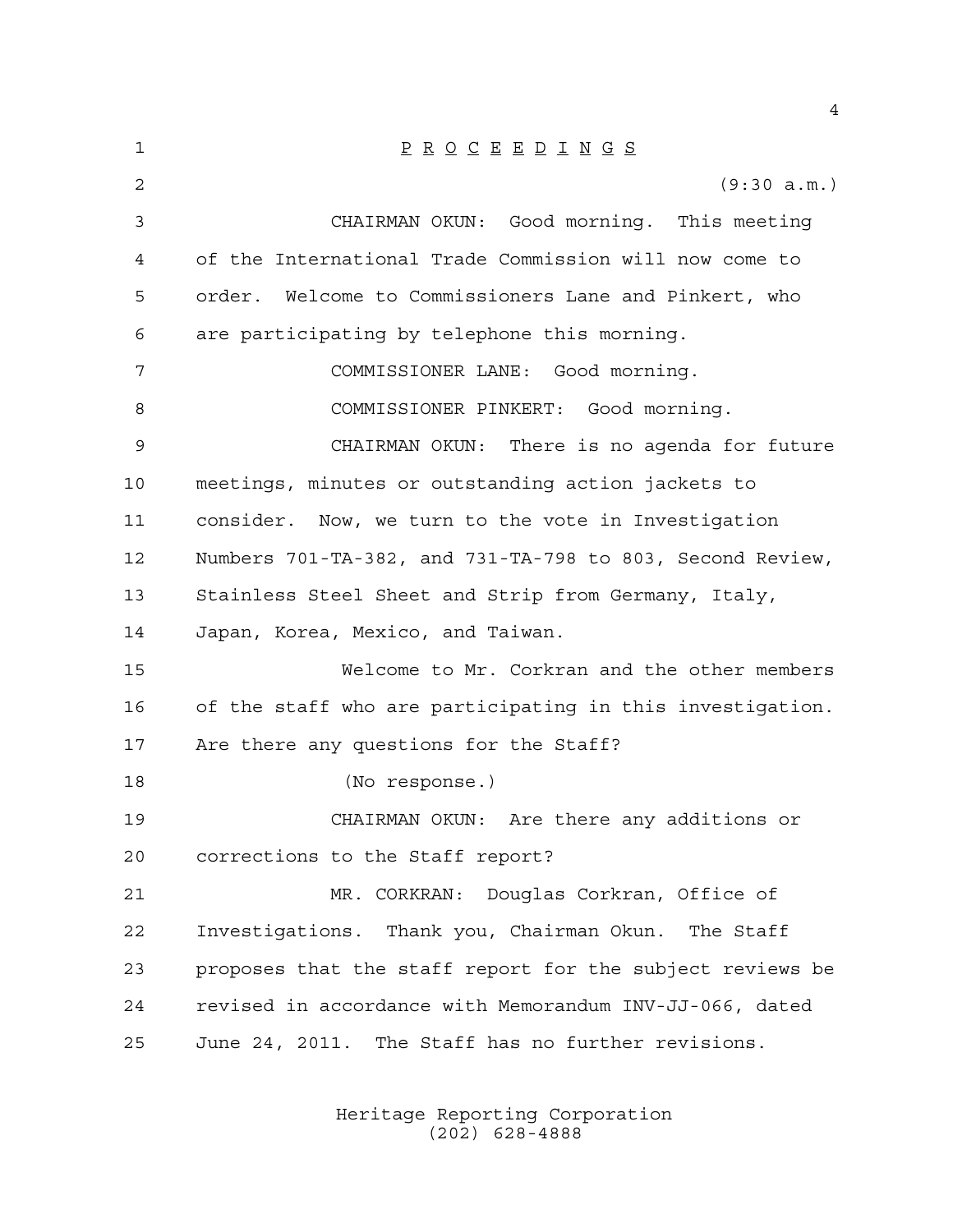CHAIRMAN OKUN: Thank you. Does anyone have any objection to approval of the staff report as revised? (No response.) CHAIRMAN OKUN: Hearing none, it is approved. Mr. Secretary, will you please call the roll. MR. HOLBEIN: Commissioner Okun. CHAIRMAN OKUN: I vote in the negative. MR. HOLBEIN: Commissioner Pinkert. COMMISSIONER PINKERT: I vote in the negative on Germany and Italy, and I vote in the affirmative on the remaining countries. MR. HOLBEIN: Commissioner Williamson. VICE CHAIRMAN WILLIAMSON: I vote in the affirmative with respect to imports from Japan, Korea, and Taiwan, and I vote in the negative with respect to imports from Germany, Italy, and Mexico. MR. HOLBEIN: Commissioner Pearson. COMMISSIONER PEARSON: I vote in the negative. MR. HOLBEIN: Commissioner Lane. COMMISSIONER LANE: I vote in the affirmative as to all countries. MR. HOLBEIN: Commissioner Aranoff. COMMISSIONER ARANOFF: I vote in the negative with respect to imports from Germany, Italy, and Mexico,

> Heritage Reporting Corporation (202) 628-4888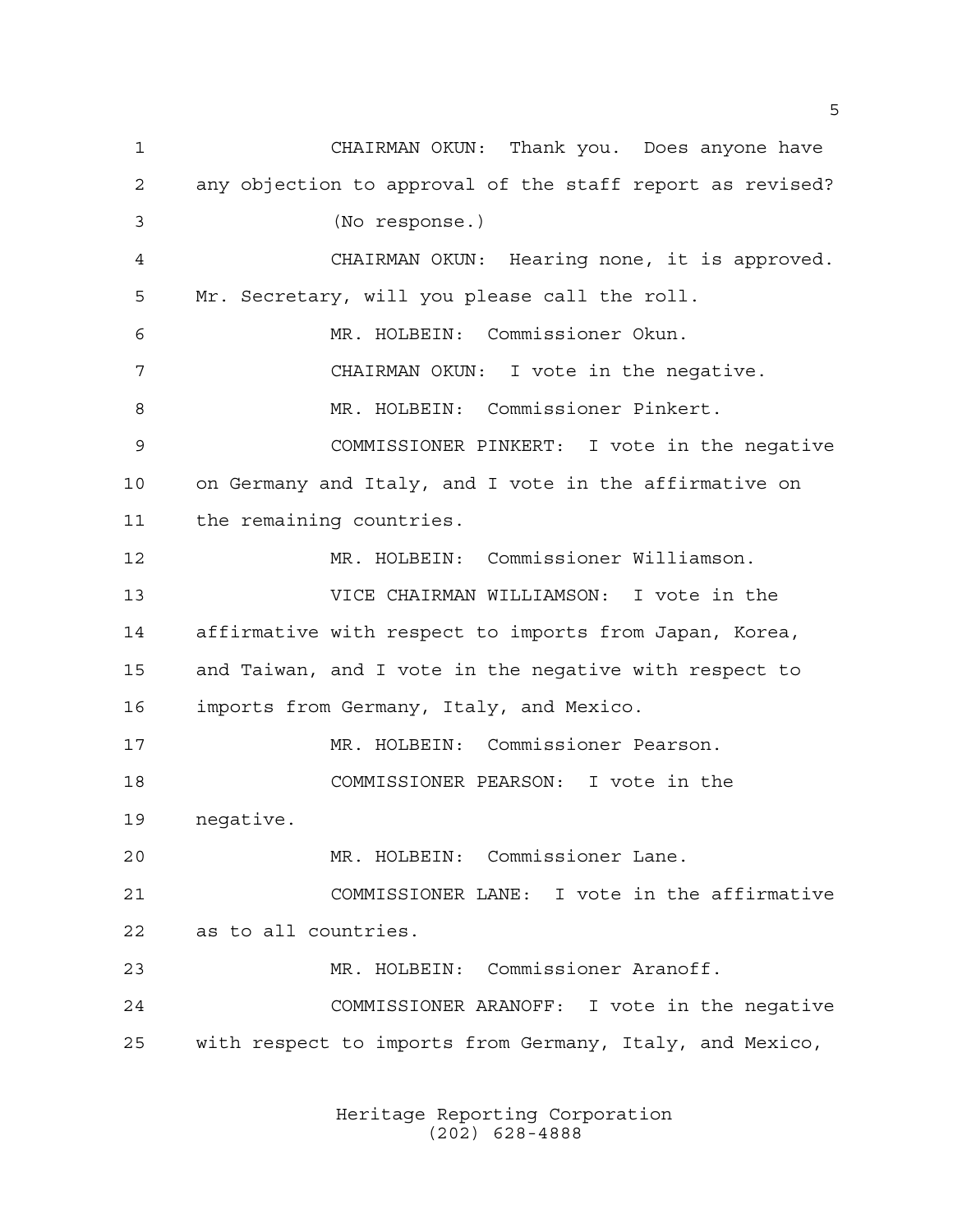and affirmative with respect to imports from Japan,

Korea, and Taiwan.

 MR. HOLBEIN: The Commissioners have reached a determination. As to Germany, it is a negative, and a negative determination as to Italy; and a negative determination as to imports from Mexico. The Commissioners reached affirmative determinations as to imports from Japan, Korea, and Taiwan. CHAIRMAN OKUN: Thank you. Further information regarding these determinations will be available in the press release. Commissioners' opinions currently are scheduled to be transmitted to the Department of Commerce on or before July 27, 2011. Thank you again all again for participating in this investigation, and if there is no further business to come before the Commission, this meeting is adjourned. (Whereupon, at 9:33 a.m., the Commission meeting in the above-entitled matter was concluded.)  $21 /$  $22 / /$  //  $24 /$ //

> Heritage Reporting Corporation (202) 628-4888